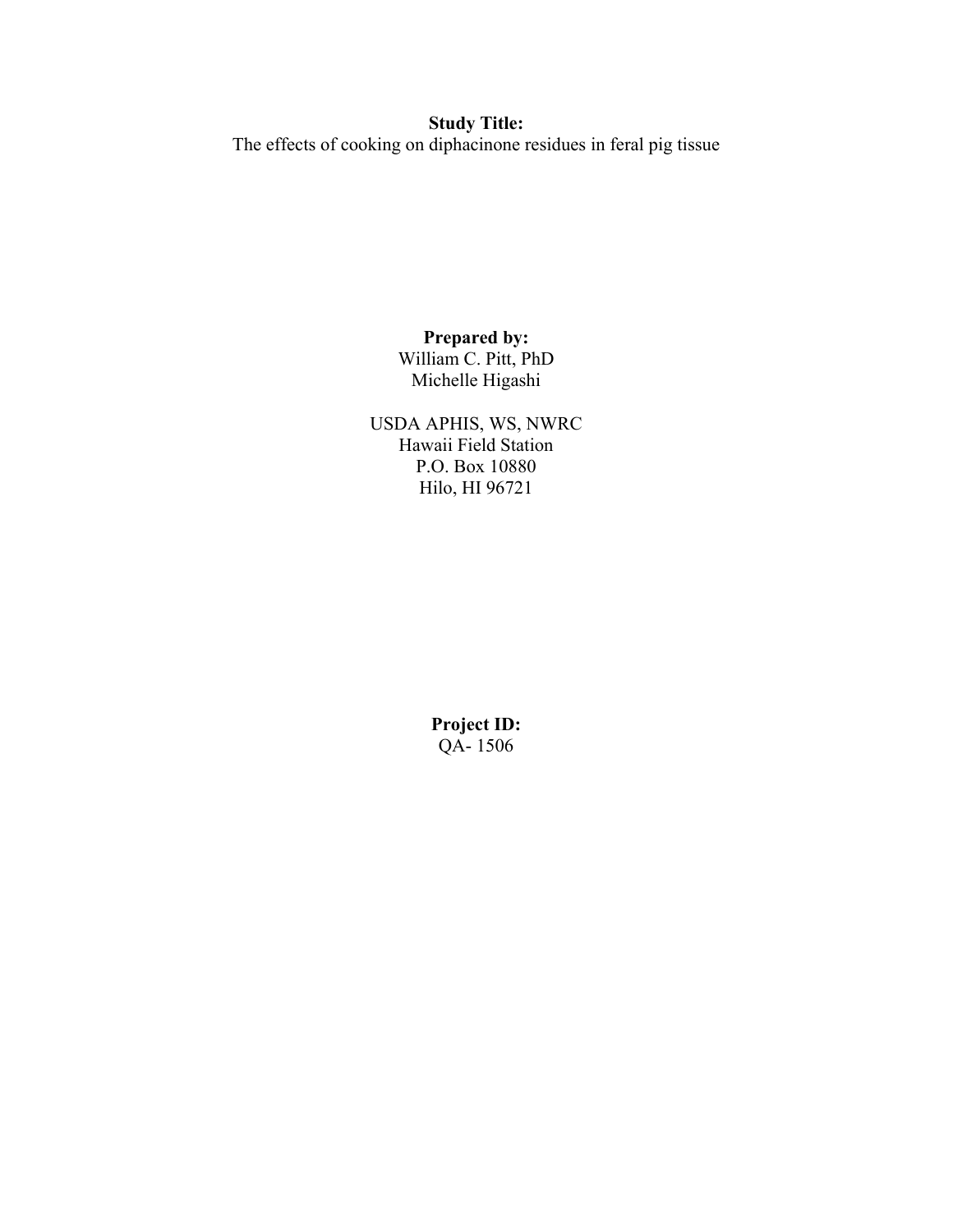## **Executive Summary**

- **1.** We examined diphacinone levels in feral pigs to determine the potential risk to people who consume pig meat after the pigs were exposed to rodenticide baits.
- **2.** We examined diphacinone residue levels in cooked and uncooked tissue of feral pigs exposed to sub-lethal quantities of diphacinone rodenticide.
- **3.** Pigs were provided large amounts of baits to consume and than euthanized prior to the onset of symptoms that would indicate rodenticide poisoning or sickness. We exposed feral pigs to two dosages of diphacione: 12.5 mg/kg and 6.25 mg/kg.
- **4.** None of the pigs displayed obvious signs of toxicity during the study period.
- **5.** The highest concentrations of diphacinone were found in liver tissue.
- **6.** Cooking had little effect on residual diphacinone concentrations.
- **7.** There is very little risk to humans and pets from meat harvested from pigs contaminated with diphacinone.
- **8.** This study was funded in part by a grant from the Hawaii Invasive Species Council.

This report should be cited as follows: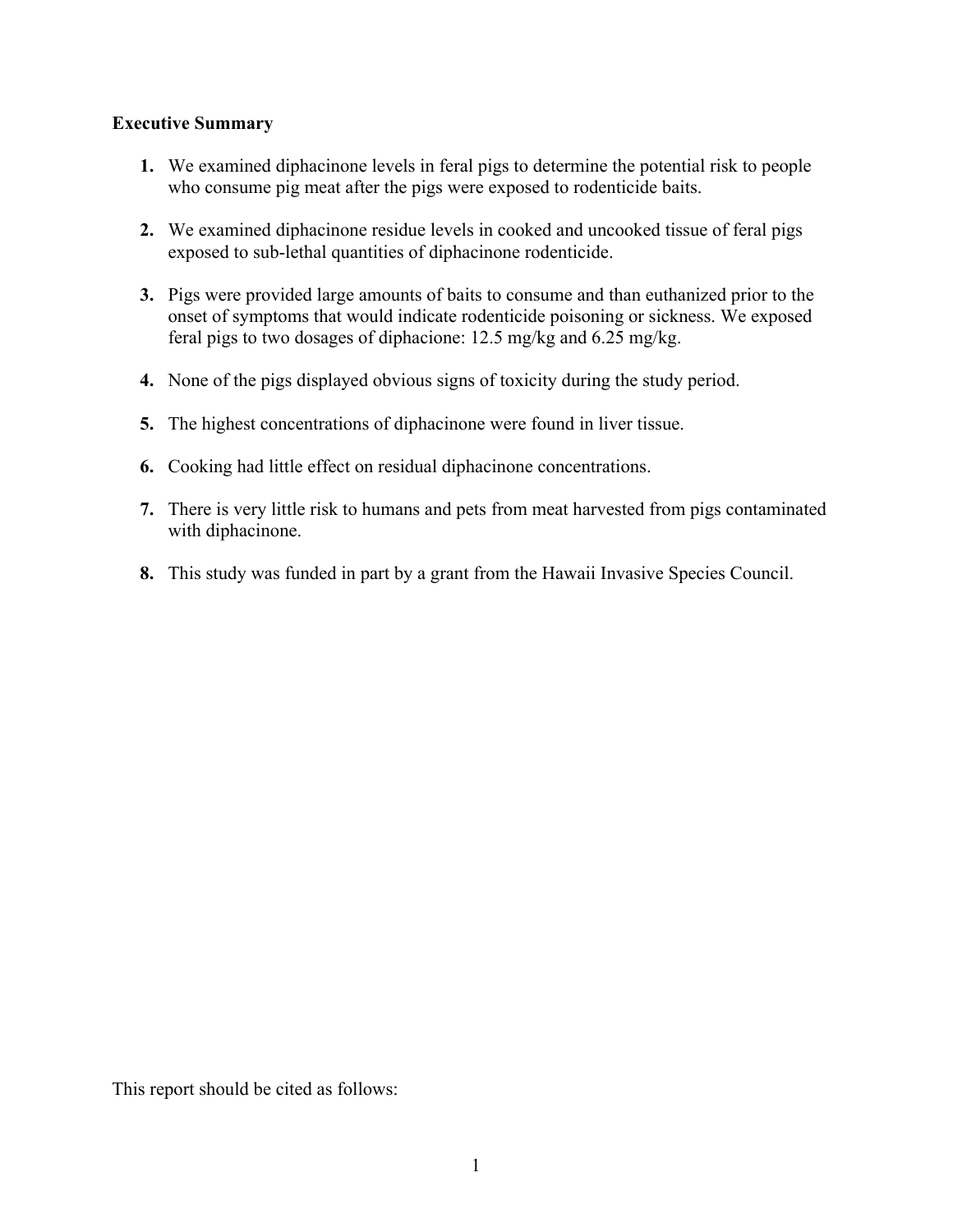Pitt, W. C., and M. Higashi. 2008. The effects of cooking on diphacinone residues in feral pig tissue. Final Report QA-1506. USDA, APHIS, WS, National Wildlife Research Center. Hilo, Hawaii, 18pp.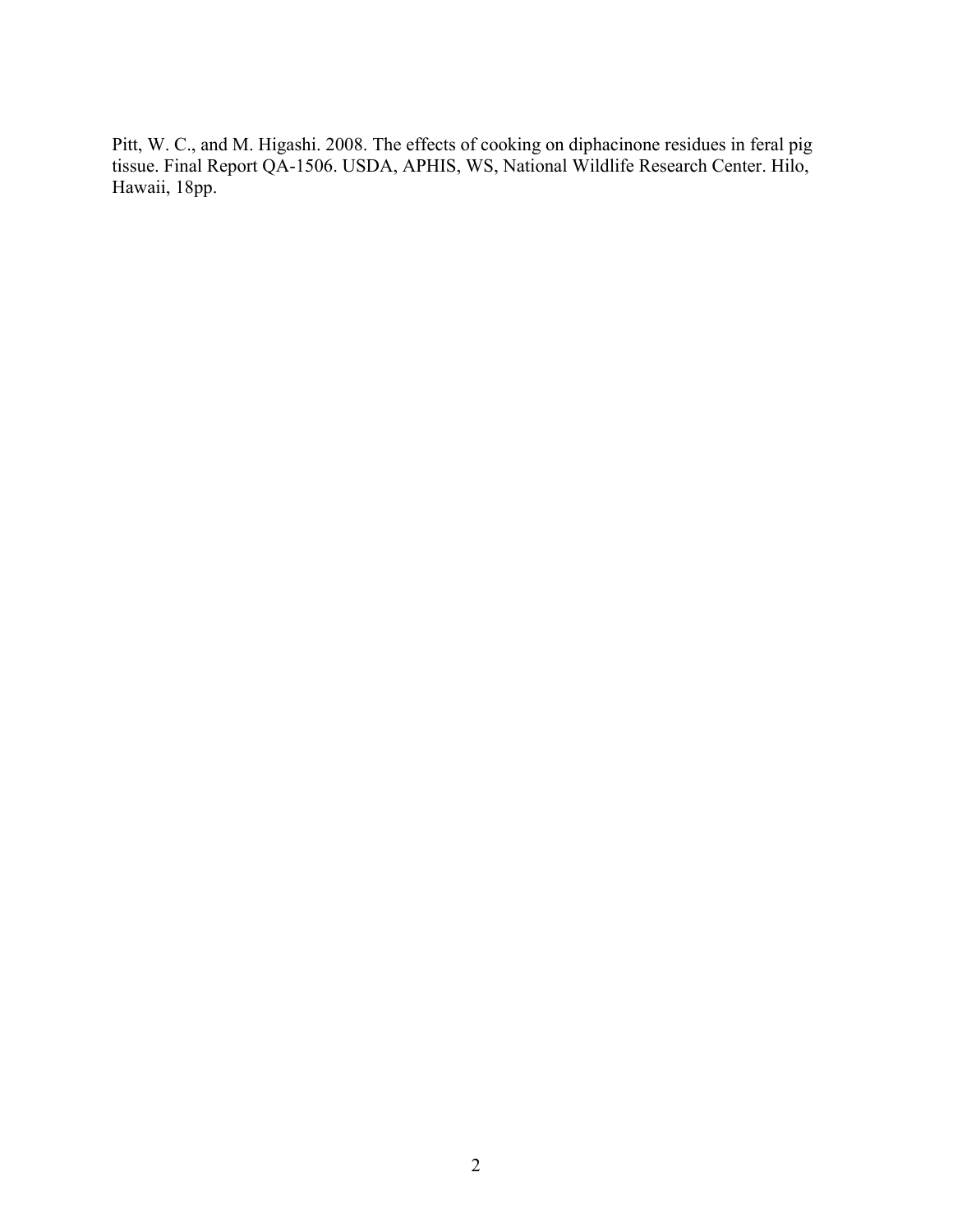## **INTRODUCTION**

Rodent control is a high priority for many land management, native species conservation, and ecosystem restoration projects around the Pacific. In Hawaii, cooperative efforts by state and federal conservation agencies and non-governmental land management or native conservation organizations have resulted in the registration of aerial broadcast application of rodent bait containing diphacinone as a method to control rat and mouse depredation in native conservation areas (Swift 1998, Dunlevy et al. 2000, Spurr et al. 2003, Pitt et al. 2006). Diphacinone is an anticoagulant which works by inhibiting the vitamin K cycle, reducing the ability to form essential blood clotting factors and eventually leads to lethal hemorrhaging (Fisher 2006). It is part of the "first generation" of anticoagulants, including chlorophacinone and warfarin, which require multiple feedings to be toxic.

In many of the habitats where diphacinone could potentially be applied, feral pigs (*Sus scrofa*) range freely and are hunted as sources of food and recreation (Giffin 1973, Anderson and Stone 1993, USDA 1999, 2000). A major concern with the use of aerial broadcast rodenticide application is the effect diphacinone will have on the health of wild pigs accidentally exposed to bait pellets and subsequently, the potential risk to hunters, their families, and household animals from consuming tissues from exposed pigs (Eisemann and Swift 2006). Diphacinone rodenticide pellets can be very attractive to feral pigs as shown in a recent evaluation of a diphacinone bait broadcast operation (Pitt et al. 2006). Varying levels of diphacinone residues were found in liver and muscle tissue samples collected from pigs foraging in the treatment area.

Prior laboratory studies have examined acute dietary toxicity and diphacinone residues in domestic pigs. Fletcher (2002) offered Ramik Green® pellets, a commercial rodenticide formulation containing 0.005% diphacinone, to domestic pigs at rates of 0.133 and 0.333 mg/kg body wt/day for 7 consecutive days. Fisher (2006) evaluated persistence of diphacinone after exposing domestic pigs to single doses of 2.5 or 12.5 mg diphacinone/kg body mass. In the sole study using feral pigs, Keith et al. (1990) fed pigs rations of whole corn dosed with 0.007 mg/kg body mass/day for 2 days.

Past studies examined diphacinone concentrations in raw tissue and none looked at the effects of cooking on diphacinone residues. This study examines diphacinone residues levels in raw and cooked tissue of feral pigs exposed to sub-lethal quantities of bait pellets to assess the potential toxicological risks to humans and domestic animals consuming contaminated pig tissue.

## **METHODS**

#### Test Subjects and Housing

Twelve feral pigs were captured between March 19, 2008 and April 29, 2008 in Puna and South Hilo districts of Hawaii Island. The pigs were caught using leg snares or cage traps and transported to the National Wildlife Research Center (NWRC) Hawaii field station. Each pig was sexed, weighed, assigned a unique identification number, and marked with an AVID (American Veterinary Identification Devices, Norco, CA) microchip (Table 1). The pigs were housed in two at a time in a large roofed chain-link pen and held in individual cages approximately 1.1m x 1.2m ( $>12 \text{ ft}^2$  of floor space for each animal). Prior to the feeding trials,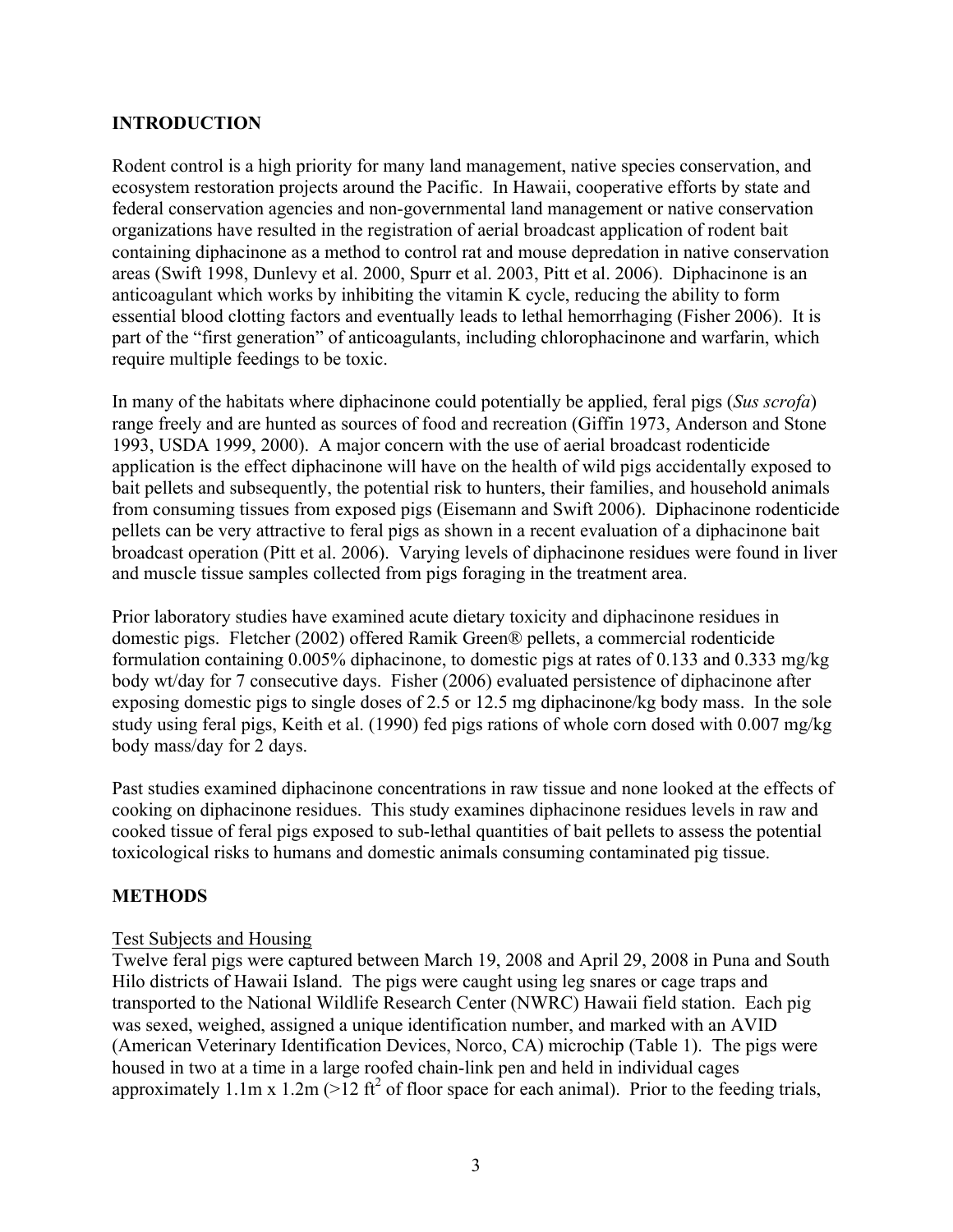pigs were fed commercial hog feed (16% protein) and were acclimated to entering a temporary holding pen while the housing cages were cleaned and water and food replenished. Fresh water was available ad libitum during the entire acclimation period and feeding trials.

## Feeding Trials

The bait used for this study was commercially available flavorized ½ inch Ramik Green® CAS #82-66-6 (0.005% (50ppm) active ingredient diphacinone) pellets manufactured by Hacco Inc., Madison, WI. A bioassay provided by Hacco Inc. verified the diphacinone concentration. The baits were kept in ambient temperatures and a representative sample was collected upon receipt and later verified by the NWRC Analytical Chemistry section. We used the average bait pellet mass of  $1.2 \pm 0.01$ g (n=31) to estimate spillage that occurred during the feeding trials.

Feeding trials were conducted using one male and one female of similar weight at a time. An overnight fasting period was implemented the day before each trial was set to begin. All food was removed but water remained available ad libitum. We offered the pigs Ramik Green® based on two doses of active ingredient diphacinone, 12.5 and 6.25 mg/kg initial body mass. A control group was offered commercial hog feed at same weight basis as the 12.5 mg/kg diphacinone treatment.

On the morning of day one of treatment, we offered the two test pigs the full dosage of Ramik Green® as a no-choice food. On the morning of day two any bait remaining in the feed trays was weighed and spilled pellets counted and removed. The number of spilled pellets was used to estimate spillage based on the average pellet mass. On day three the pigs were euthanized by a certified operator using a 0.22 caliber rifle and their end weights were recorded. We weighed any bait remaining in the feed trays and counted the spilled pellets.

#### Diphacinone Residue Analysis

Raw liver, fat, and muscle tissue samples from each animal were collected for diphacinone residue analysis immediately after being euthanized. Muscle and fat are the tissues most likely to be used to human consumption, and since the liver functions to remove toxins from the blood, it is most likely to have the highest concentration of diphacinone. Muscle tissue was taken from the rump/hindquarters while fat was taken from the abdominal area, under the throat, and from the hind quarters.

One third of the liver, fat, and muscle tissue samples were kept raw and the remaining thirds were cooked in a fashion as normally done by hunters consuming feral pigs. The two cooking methods were by boiling and roasting-baking. For boiling, water was heated over a propane burner until it reached a rolling boil and then samples were cooked for approximately 15 minutes, or until the internal temperature reached 160°F as measured with a meat thermometer. For the roasting-baking method, tissue samples were cooked at 350°F for approximately 40 minutes in a conventional convection oven, or until the internal temperature reached 160°F.

All tissue samples were weighed before cooking and then frozen and placed in individually vacuum sealed bags until being sent to NWRC Analytical Chemistry department in Fort Collins, Colorado. At Analytical Chemistry, approximately 20 to 25 grams of each sample was homogenized in a SPEX liquid nitrogen freezer mill and placed in a bag, vacuum sealed and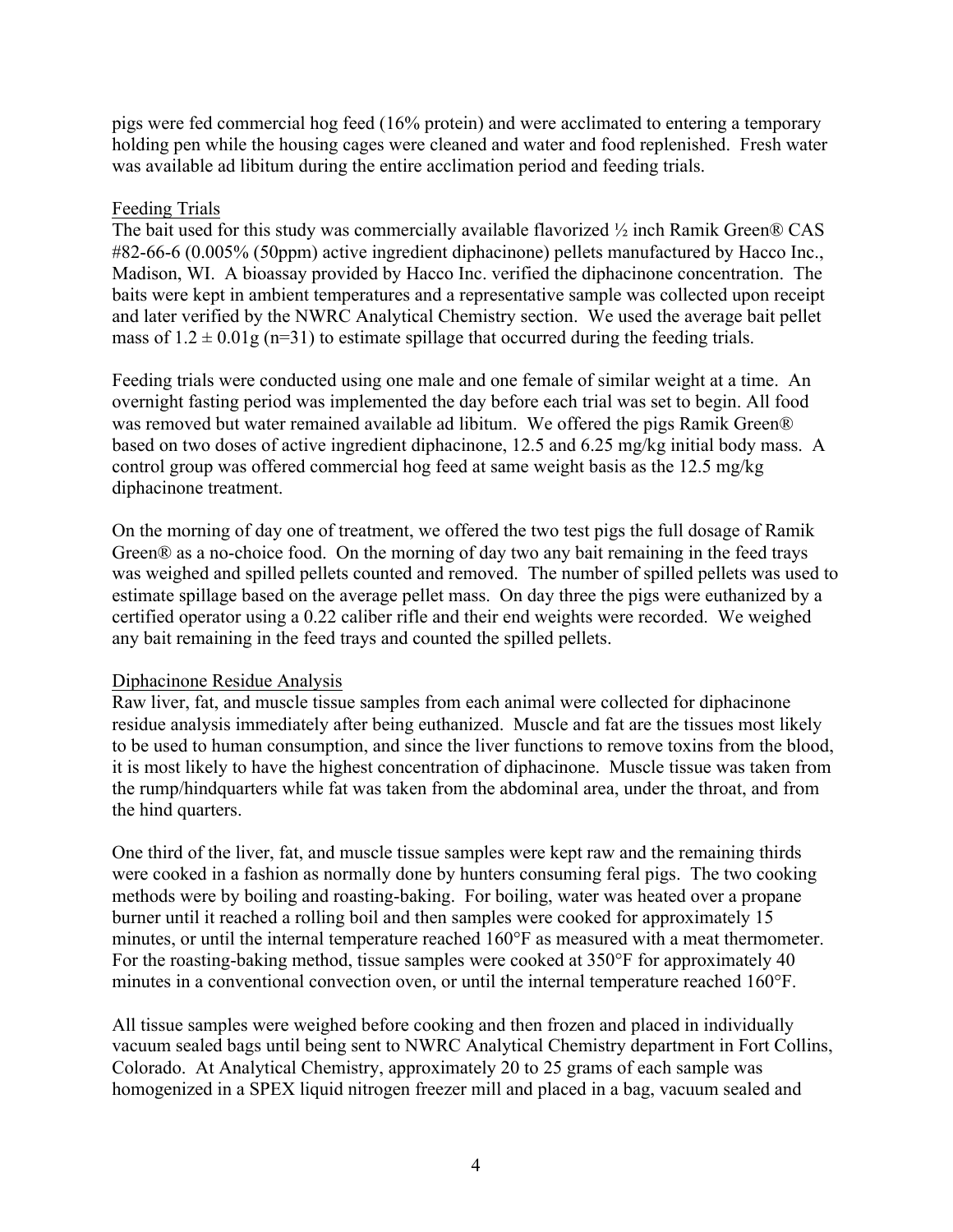frozen (-30° C) until analysis. The extracts were cleaned up with solid phase extraction (SPE) columns using acetonitrile as the extraction solution and analyzed by reverse-phase ion-pairing chromatography.

Statistical analyses on diphacinone concentrations were done using SAS Version 9.1 (SAS Institute 2004). We tested the diphacinone residue concentrations for normality using the Anderson-Darling test and compared the three cooking methods using two-way analysis of variance ANOVA (PROC GLM; SAS Institute 2004) followed by Tukey's multiple comparisons test.

## **RESULTS**

## Chemical Analysis of Bait

Two samples of the Ramik Green® bait were assayed by NWRC Analytical Chemistry and had a mean concentration of 0.0052% while quality assurance samples indicated a 100-101% recovery. The bait was deemed well within the acceptable range of concentration (Appendix 3).

### Feeding Trials

Only eight out of the twelve captured pigs were used for the study due to handling and safety concerns. We planned on conducting one replicate of each trial but conducted a second 12.5 mg/kg diphacinone trial because the first trial had a longer pre-treatment holding period than the rest of the pigs (15 days vs. average of 6 days). Table 1 shows the amount of Ramik Green® or commercial hog feed offered on the first day of treatment, based on the pig's initial body mass.

All pigs were observed consuming the Ramik Green® the first day it was offered. No obvious signs of toxicity (external bleeding, lethargy, decreased food intake) were observed. During tissue sample collection, the blood of all pigs clotted immediately. We visually inspected the gastrointestinal tracts and found the contents of the large and small intestines of all pigs fed Ramik Green® were clearly green in color, indicated the bait had indeed been consumed.

|                      |        |            | <b>Initial Body Mass</b> |                          |
|----------------------|--------|------------|--------------------------|--------------------------|
| Dosage Level         | Pig ID | <b>Sex</b> | (kg)                     | Ramik Green® Offered (g) |
| $12.5 \text{ mg/kg}$ | 5      | F          | 11.8                     | 2951.0                   |
| $12.5 \text{ mg/kg}$ | 6      | M          | 6.8                      | 1702.5                   |
| $12.5 \text{ mg/kg}$ | 11     | M          | 14.1                     | 3518.5                   |
| $12.5 \text{ mg/kg}$ | 12     | F          | 13.2                     | 3518.5                   |
| $6.25 \text{ mg/kg}$ | 7      | F          | 12.2                     | 1532.3                   |
| $6.25$ mg/kg         | 8      | M          | 14.1                     | 1759.3                   |
|                      |        |            |                          | Hog Feed Offered $(g)$   |
| Control              | 9      | М          | 16.8                     | 4199.5                   |
| Control              | 10     | F          | 14.1                     | 3518.5                   |

#### Table 1. Feeding trial design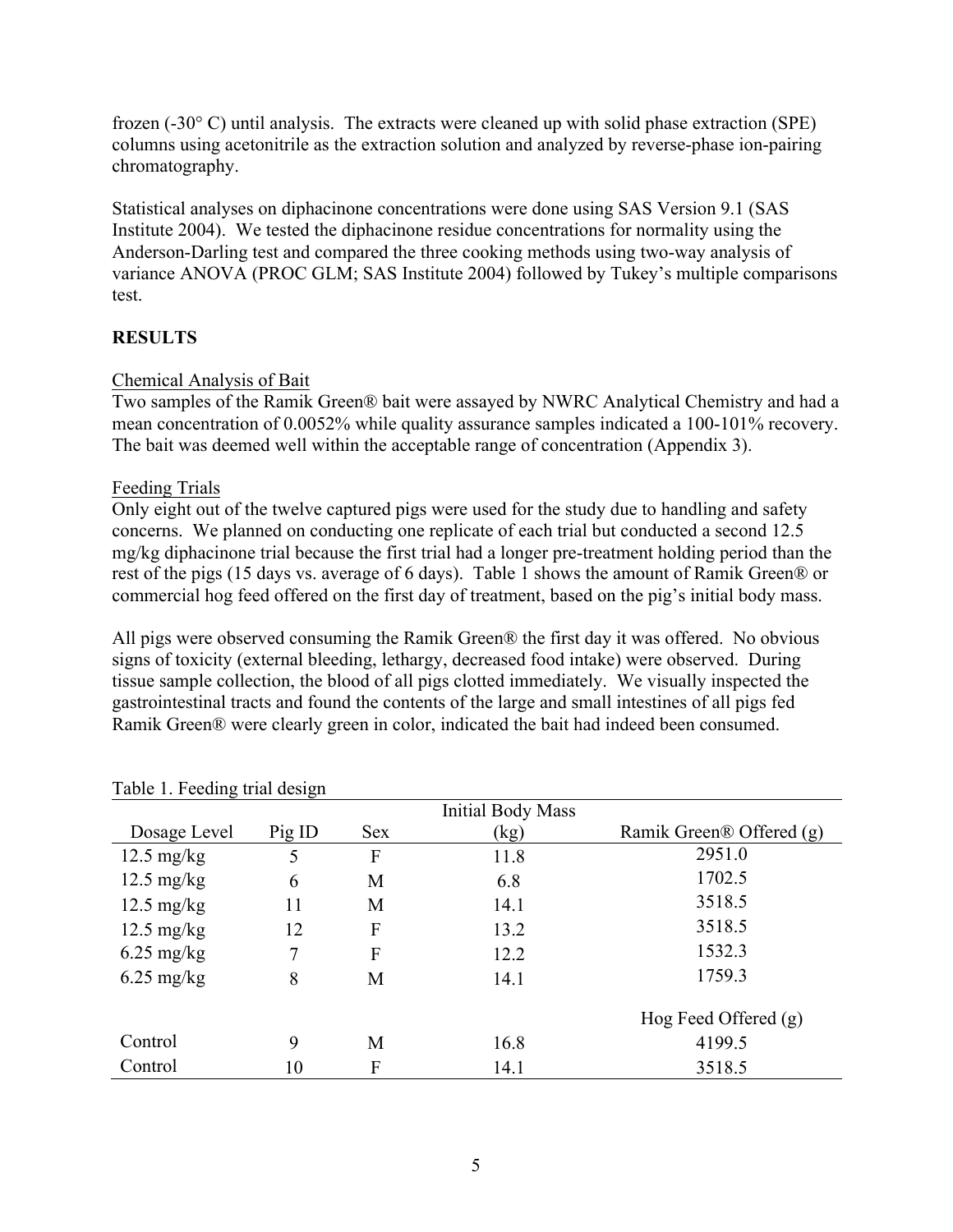#### Diphacinone Consumption

Actual consumption of the active ingredient diphacinone was calculated using amount of Ramik Green® consumed and the pig end body mass. Daily consumption of diphacinone ranged from 0.4-4.2 mg/kg/day, with an average of 3.7 and 1.7 mg/kg/day for the 12.5 and 6.25 mg/kg treatment levels respectively (See Table 2). The average total amount of diphacinone consumed over the two day study period was 7.3 mg/kg for the higher dosage and 3.5 mg/kg for the lower dosage, with the highest amount being 7.7 mg/kg (Pig 12).

|                      | л.  | . U       |                    |       | Diphacinone Consumption |       |
|----------------------|-----|-----------|--------------------|-------|-------------------------|-------|
| Dosage               | Pig | End Body  | Total Ramik Green® |       | (mg/kg body mass)       |       |
| Level                | ID  | Mass (kg) | Consumption $(g)$  | Day 2 | Day 3                   | Total |
| $12.5 \text{ mg/kg}$ | 5   | 14.2      | 2001.3             | 4.2   | 2.8                     | 7.0   |
|                      | 6   | 9.8       | 1442.4             | 3.7   | 3.6                     | 7.3   |
|                      | 11  | 13.6      | 1992.1             | 4.0   | 3.3                     | 7.3   |
|                      | 12  | 14.1      | 2173.3             | 3.9   | 3.8                     | 7.7   |
| $6.25 \text{ mg/kg}$ |     | 12.8      | 1430.3             | 3.5   | 2.1                     | 5.6   |
|                      | 8   | 12.3      | 331.8              | 0.4   | 0.9                     | 1.3   |

Table 2. Consumption in pigs offered Ramik Green®

## Tissue Collection and Analysis

Because all the pigs used for the trials were subadults, it was difficult to collect enough fat tissue to satisfy the minimum 50g sample size needed for bioassays. We were able to extract ample fat for raw analysis for all eight pigs but only enough fat to be roasted for pigs 5 and 6; there was not enough fat from any pig to be boiled and assayed. Approximately 20 to 25 grams of each sample were assayed and analyzed in duplicate by Analytical Chemistry. The mean method limit of detection (MLOD) for diphacinone was 0.027 ppm (see Appendix 1).

Preliminary results indicated that diphacinone concentrations in tissue samples increased after both roasting and boiling (See Appendix 1). These higher concentrations were attributed to water loss that occurred during cooking. To account for water loss, tissue samples were analyzed for water content and the results used to standardize the diphacinone residue levels. One gram samples of tissue were heated to constant weight in aluminum weigh boats at 102<sup>o</sup>C though two heating cycles of four to eight hours each. The percent difference in water content between raw and cooked samples was used to correct the initial diphacinone residue results (See Appendix 2); all reported diphacinone residue concentrations have been corrected for water loss unless noted otherwise.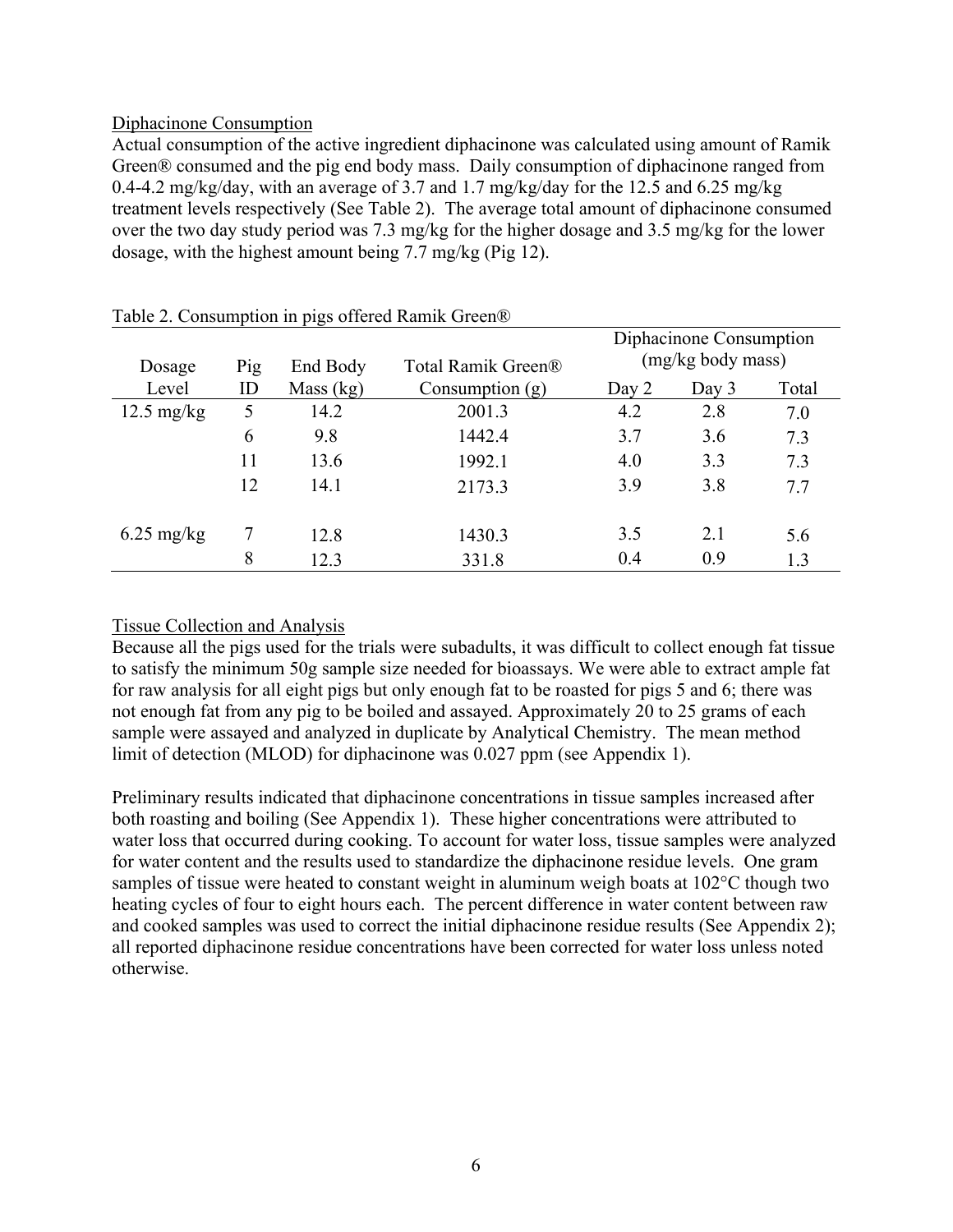#### Diphacinone Residue Levels

Diphacinone concentrations in all control group tissue samples were less than the minimum level of detection (MLOD). Diphacinone concentrations in all treatment group tissues regardless of dosage or cooking method ranged from 0.205-0.708 ppm for fat, 0.444-3.212 ppm for liver, and 0.032-0.476 for muscle (See Appendix 2). Diphacinone residue levels increased with the actual amount of diphacinone consumed (See Figures 1 and 2). Pigs in the 6.25 mg/kg trial had mean concentrations of 0.223 ppm in fat, 0.826 ppm in liver, and 0.085 ppm in muscle (See Appendix 2). Pigs in the 12.5 mg/kg trial had mean corrected concentrations of 0.508 ppm in fat, 1.856 pp in liver, and 0.254 ppm in muscle.

Overall mean concentrations were 0.198 ppm in muscle, 0.437 ppm in fat, and 1.513 ppm in liver. The highest residual concentration of diphacinone in this study was taken from a roasted liver sampled (3.212 ppm) while the highest detected in a raw sample was taken from a liver (2.690 ppm).

Mean residue levels among the different cooking types can be seen in Table 3. A two-way ANOVA indicated there was no significant difference among cooking methods (F=0.22, df=2, P=0.8029) and the interaction of cooking method and tissue type  $(F=0.23, df=3, P=0.8781)$ . Across the three tissue types, there was a significant difference in the residue level (F=33.23, df=2, P<0.0001); liver had higher diphacinone concentrations than fat and muscle.

|        |   | Cooking Method   |   |                  |    |                  |
|--------|---|------------------|---|------------------|----|------------------|
| Tissue |   | Raw              |   | Roasted          |    | <b>Boiled</b>    |
| Type   | n | ppm              | n | ppm              | n  | ppm              |
| Fat    |   | $0.449 \pm 0.08$ |   | $0.401 \pm 0.06$ | -- | $- -$            |
| Liver  |   | $1.375 \pm 0.31$ |   | $1.697 \pm 0.35$ |    | $1.466 \pm 0.25$ |
| Muscle |   | $0.155 \pm 0.05$ |   | $0.243 \pm 0.06$ |    | $0.195 \pm 0.05$ |

Table 3. Mean  $\pm$  SE standardized diphacinone residue levels in treatment group tissue samples.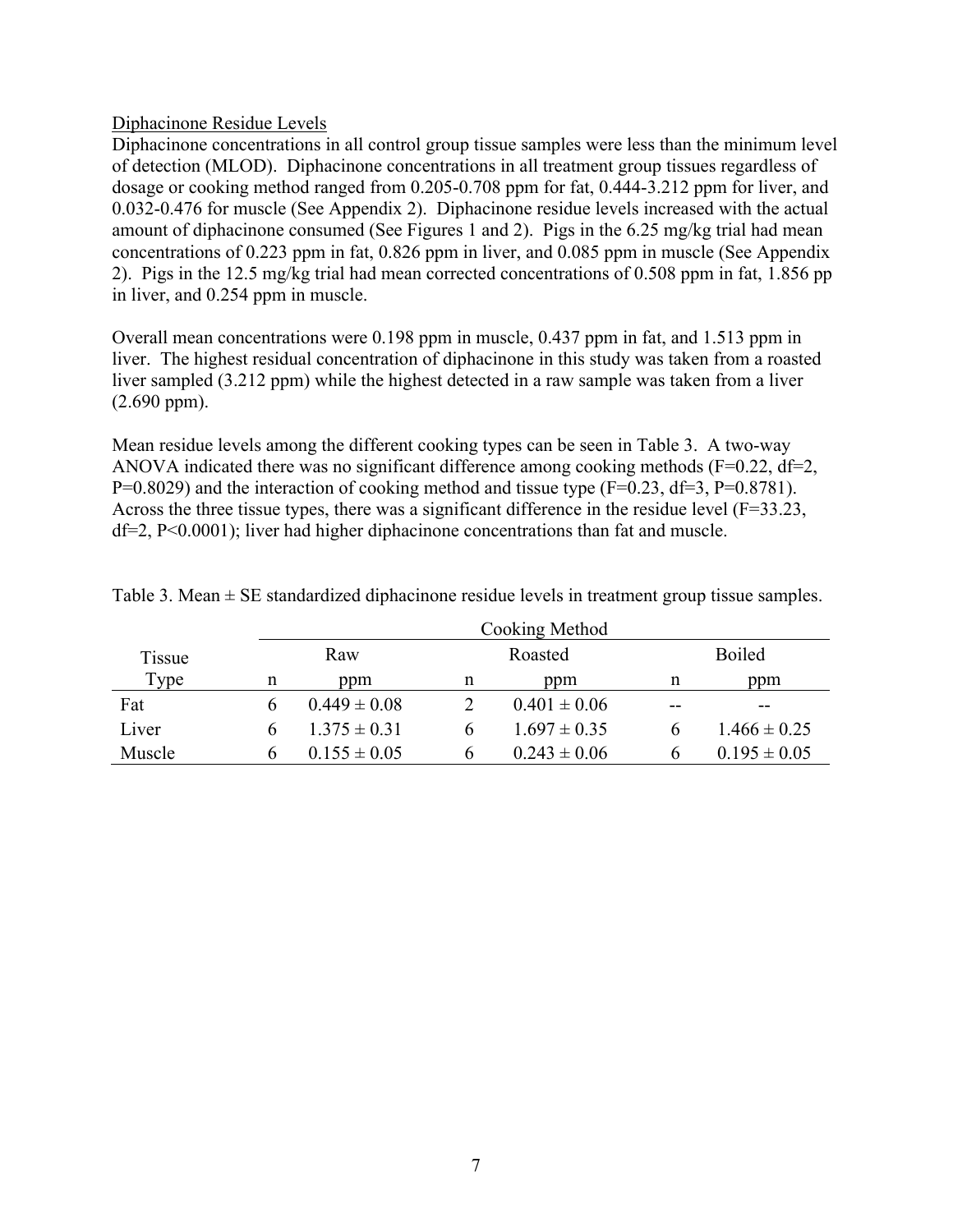



Diphacinone Consumed (mg/kg bodyweight)

Figure 2. Corrected diphacinone concentrations in all treatment group fat, liver, and muscle samples.



Diphacinone Consumed (mg/kg bodyweight)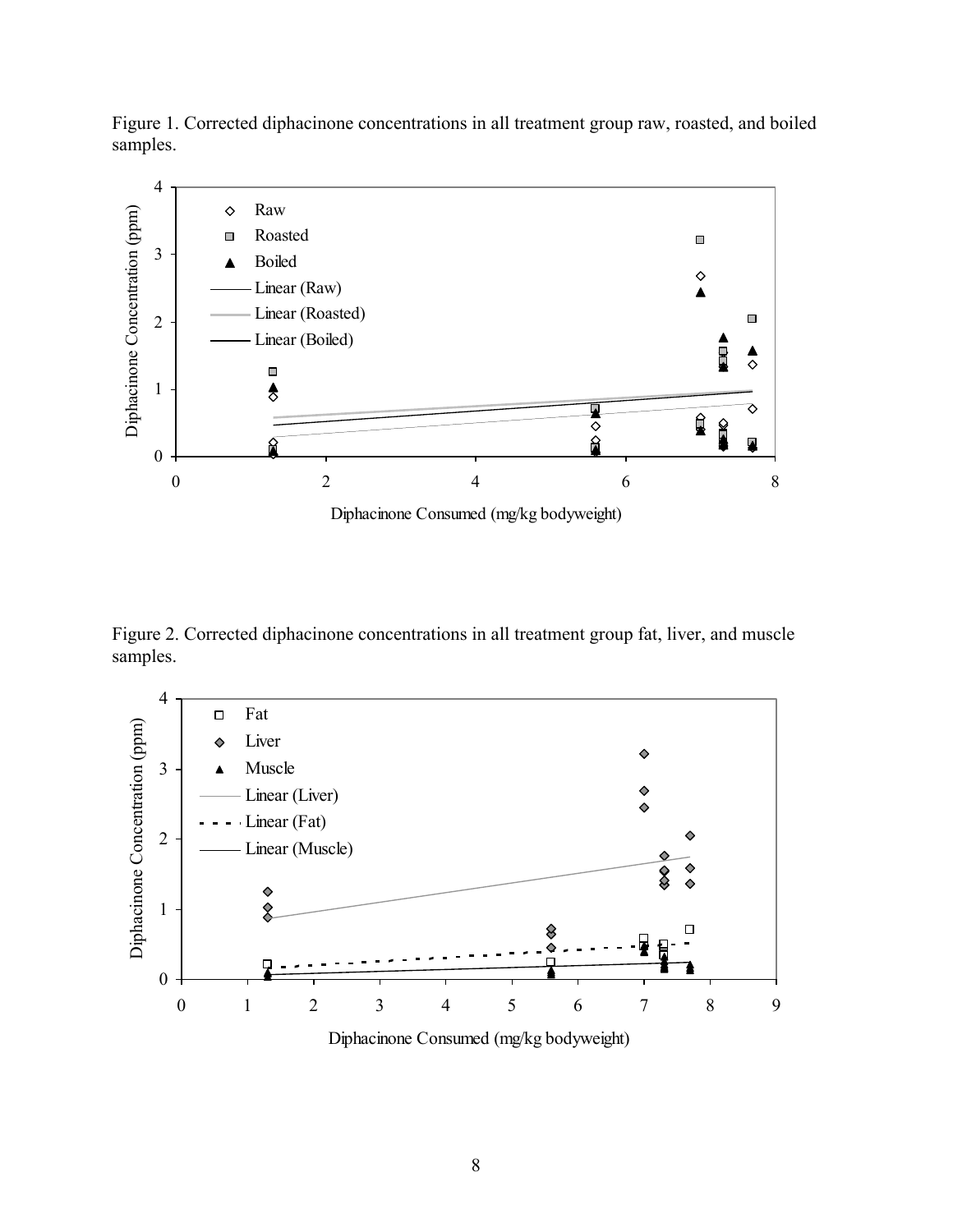#### **DISCUSSION**

Although the daily diphacinone consumption rates for our pigs are higher than the No Observed Effect Level (NOEL) and Lowest Observed Effect Level (LOEL) for rats (0.040 and 0.085 mg/kg/day) even the highest single day consumption rate (4.2 mg/kg) was well below the oral LD50 of 150 mg/kg in pigs (Eisemann and Swift 2006). Shortly after ingestion, pigs can attain high levels of diphacinone without showing signs of poisoning. Fletcher's (2002) 0.333 mg/kg/day dose produced obvious signs of poisoning (external bleeding, lethargy, and decreased food intake), followed by recovery within the 21 day study period and two of the twelve pigs in Fisher's (2006) study exhibited severe lameness when dosed at 0.5 mg/kg/day at days two and six of the 14-day study. Despite our daily diphacinone consumptions (average 1.7 and 3.7 mg/kg/day) being considerably higher than either study, as expected, none of our pigs showed obvious signs of toxicity and all appeared to be in healthy condition prior to being euthanized. However, had our study period been extended, it is likely that we would have observed signs of poisoning.

Among recent studies, pigs in our 12.5 mg/kg dosage group had the highest mean concentrations of diphacinone residue in fat, liver, and muscle tissue. Keith et al. (1990) dosed pigs with 0.007 mg/kg/day for 2 days and 0.018 mg/kg/day for five days and found mean diphacinone concentrations of 0.42 ppm in liver and <MLOD in muscle. When Fletcher (2002) exposed his pigs to 0.333 mg/kg/day for seven days, the pigs had a mean concentration 0.040 ppm in liver and <MLOD in muscle. Fisher (2006) exposed pigs to a single 12.5 mg/kg dose and found diphacinone residues of 0.11 ppm in fat, 0.69 ppm in liver, and 0.05 ppm in muscle. Pitt et al. (2005) found the mean concentration of diphacinone in radio-collared pigs with detectable residue levels to be 1.063 ppm for liver and 0.073 ppm for muscle. In comparison, pigs in our higher dosage treatment group consumed 3.7 mg/kg/day and had mean concentrations of 0.51 ppm in fat, 1.86 ppm in liver, and 0.25 ppm in muscle.

Cooking had little effect on residual diphacinone concentrations in feral pig tissue. Although cooked samples had slightly higher diphacinone concentrations than raw samples even after being corrected for water content, it is likely the decrease in mass can be attributed to other mechanisms besides water loss. Other volatiles such as fat are readily vaporized or otherwise lost during the roasting and boiling processes.

The levels of diphacinone in pig tissue observed in this study were not high enough to be of risk to humans. A comprehensive assessment of hazards from aerial broadcast applications of 0.005% diphacinone baits has already concluded that the risk to humans consuming pigs harvested in treated areas is very low (Eisemann and Swift 2006). Based on the maximum concentrations detected by Pitt et al. (2005) of 3.07 ppm for liver and 0.251 ppm for muscle, Eisemann and Swift (2006) calculated that a 55 kg person would need to consume either 2.33 kg of liver or 28.49 kg of muscle in a single day, or 0.72 kg of liver or 8.77 kg of muscle over multiple consecutive days to receive a dose shown to cause detectable changes in blood clotting in rats. Therefore there is very low risk of exposure to levels high enough to cause harmful effects to humans. Individuals who may be more susceptible to effects of diphacinone such as pregnant women, those with vitamin K deficiency, or liver disorders, should exercise caution if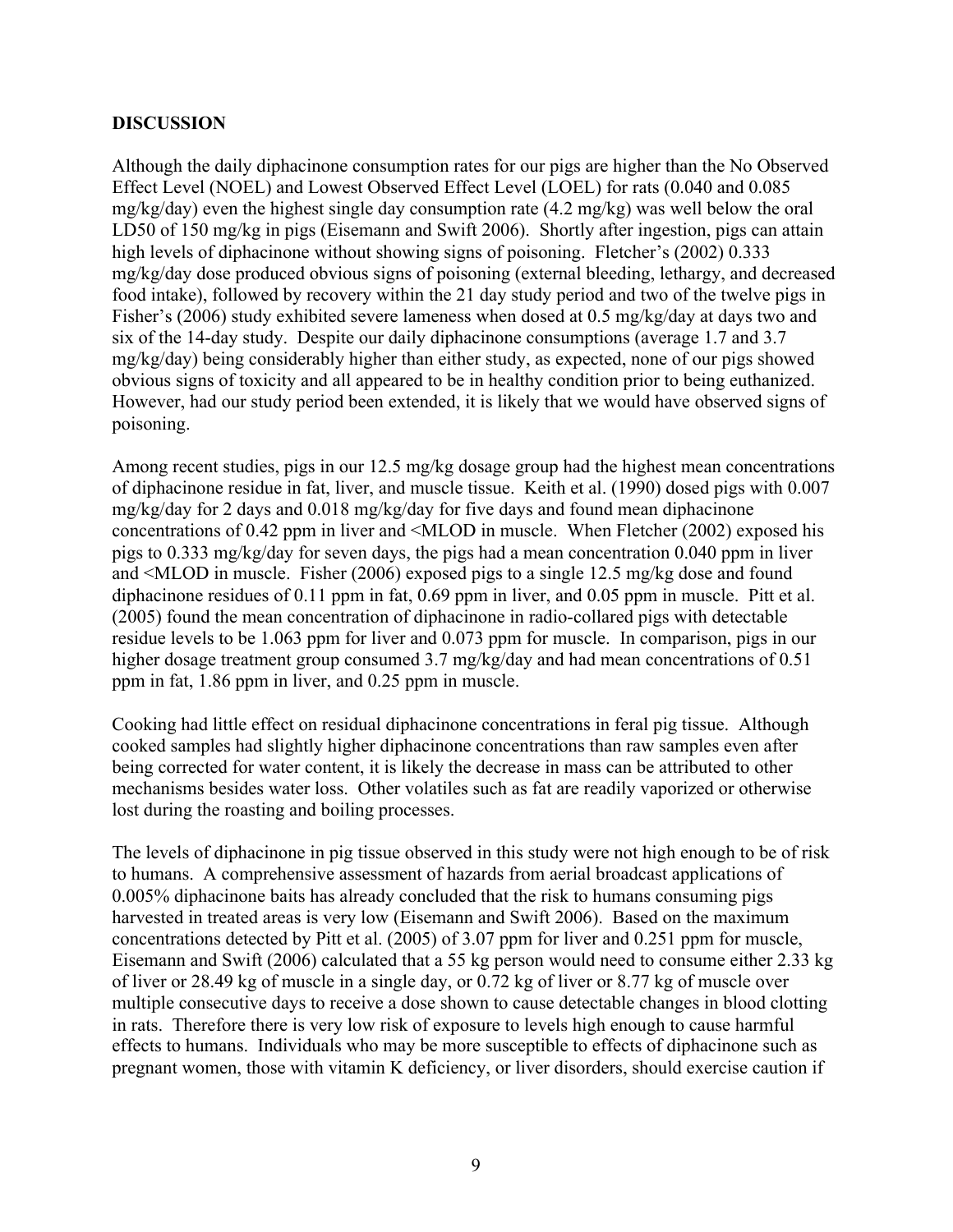consuming meat taken from pigs who may have been exposed to the bait and refrain from consuming the liver.

There have also been concerns about potential risk to hunting or pet dogs from hunters feeding contaminated pig carcasses to their dogs (R. Sugihara, personal communication 2008). The amount of diphacinone that is lethal to one half (50%) of experimental animals is known as the lethal dose fifty (LD50). Three separate reports have listed the diphacinone LD50 for dogs as being 0.88 mg/kg, 3.0-7.5 mg/kg, and 5-15 mg/kg. (Erickson and Urban 2004). Based on this study's average diphacinone concentration in liver (1.513 ppm), even at the lowest reported LD50, a 20-kg dog would have to consume 11.6 kg of liver to receive a lethal dose. Therefore the risk of diphacinone exposure is very low to dogs and any accidental poisoning can be easily treated with vitamin K (Eisemann and Swift 2006).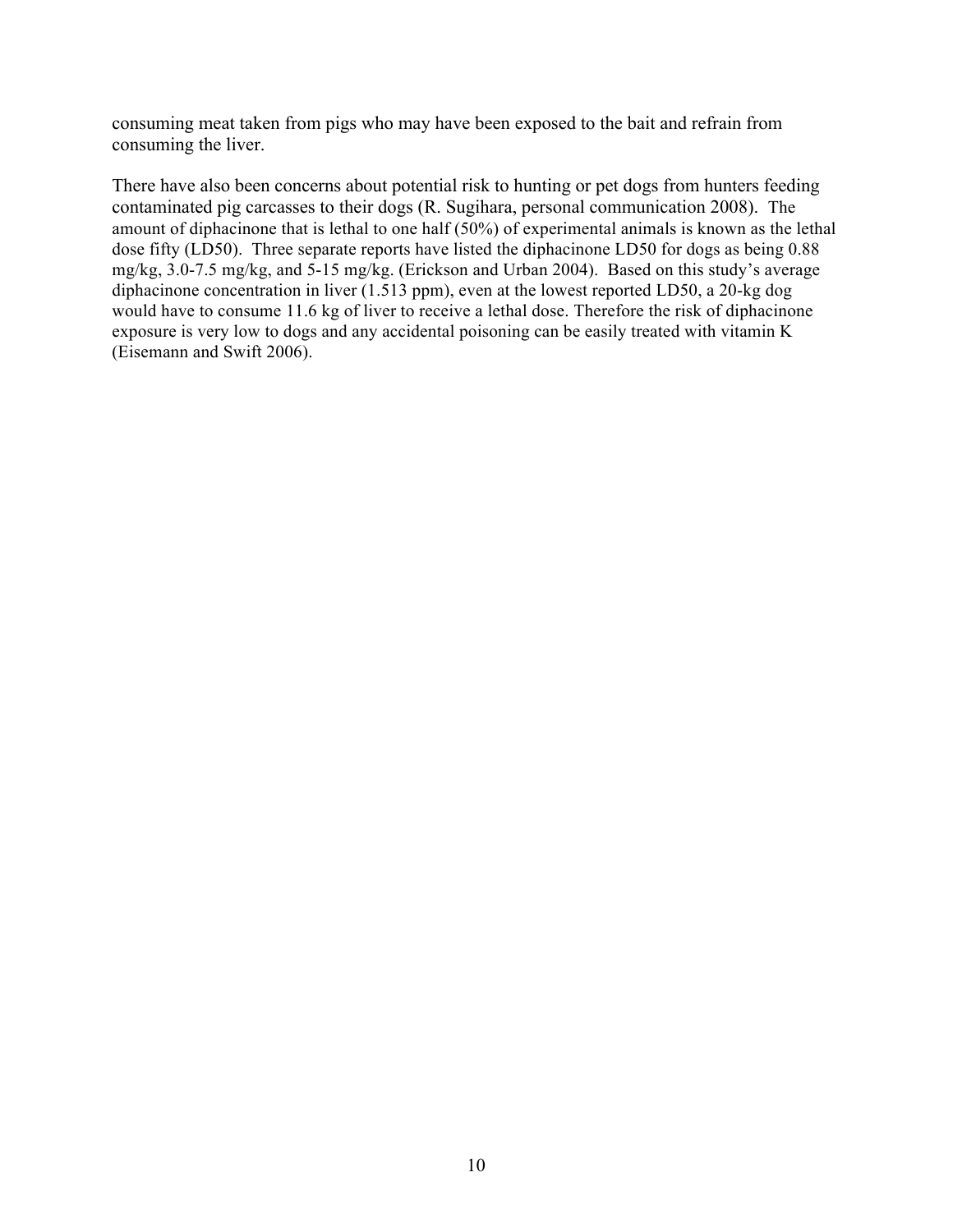#### **REFERENCES**

- Anderson, S.J., and C.P. Stone. 1993. Snaring to control feral pigs, *Sus scrofa*, in a remote Hawaiian rain forest. Biological Conservation 63:195-201.
- Dunlevy, P.A., E.W. Campbell III, and G. Lindsey. 2000. Broadcast application of a placebo rodenticide bait in a native Hawaiian forest. International Biodetermination & Biodegradation 45(3-4):199-208.
- Eisemann, J.D., and C.E. Swift. 2006. Ecological and human health hazards from broadcast application of 0.005% diphacinone rodenticide baits in native Hawaiian ecosystems. Proceedings of the 22<sup>nd</sup> Vertebrate Pest Conference. 22:413-433.
- Erickson, W. and D. Urban. 2004. Potential risks of nine rodenticides to birds and non-target mammals: a comparative approach. Environmental Protection Agency Office of Prevention, Pesticides, and Toxic Substances. 225p.
- Fletcher, D.W. 2002. Seven-day range-finding oral toxicity of Ramik Green (0.005% diphacinone) in domestic swine (*Sus scrofa*). Unpublished Report, Genesis Midwest Laboratories, 38p.
- Fisher, Penny. 2006. Persistence of residual diphacinone concentrations in pig tissues following sublethal exposure. New Zealand Department of Conservation Research and Development Series 249. 19p.
- Giffin, Jon. 1973. Ecology of the Feral Pig on the Island of Hawaii. State of Hawaii, Dept. of Land and Nat. Res., Division of Fish and Game, Pittman-Robertson Project No. W-15-3, Study No. 11. 127p.
- Keith, J.O., D.N. Hirata, D.L. Espy, S. Greiner, and D. Griffin. 1990. Field Evaluation of 0.00025% Diphacinone Bait for Mongoose Control In Hawaii. Unpublished Report QA-16, Denver Wildlife Research Center, Denver CO.
- Pitt, W.C., J. Eisemann, K. Swift, R. Sugihara, B. Dengler-Germain, and L. Driscoll. 2006. Diphacinone residues in free-ranging wild pigs following aerial broadcast of rodenticide bait in Hawaiian forests. Unpublished Report QA-1077. National Wildlife Research Center, Hilo, HI. 21p.
- SAS, 9.1, 2004, SAS Institute, Inc., Cary, North Carolina.
- Spurr, E.B., G.D. Lindsey, C.Forbes-Perry, and D. Foote. 2003. Effectiveness of aerial broadcast application of baits containing 0.005% diphacinone in reducing rat populations in Hawaiian forests. Pacific Islands Ecosystems Research Center, U.S. Geological Survey, Unpublished. Report #QA-01.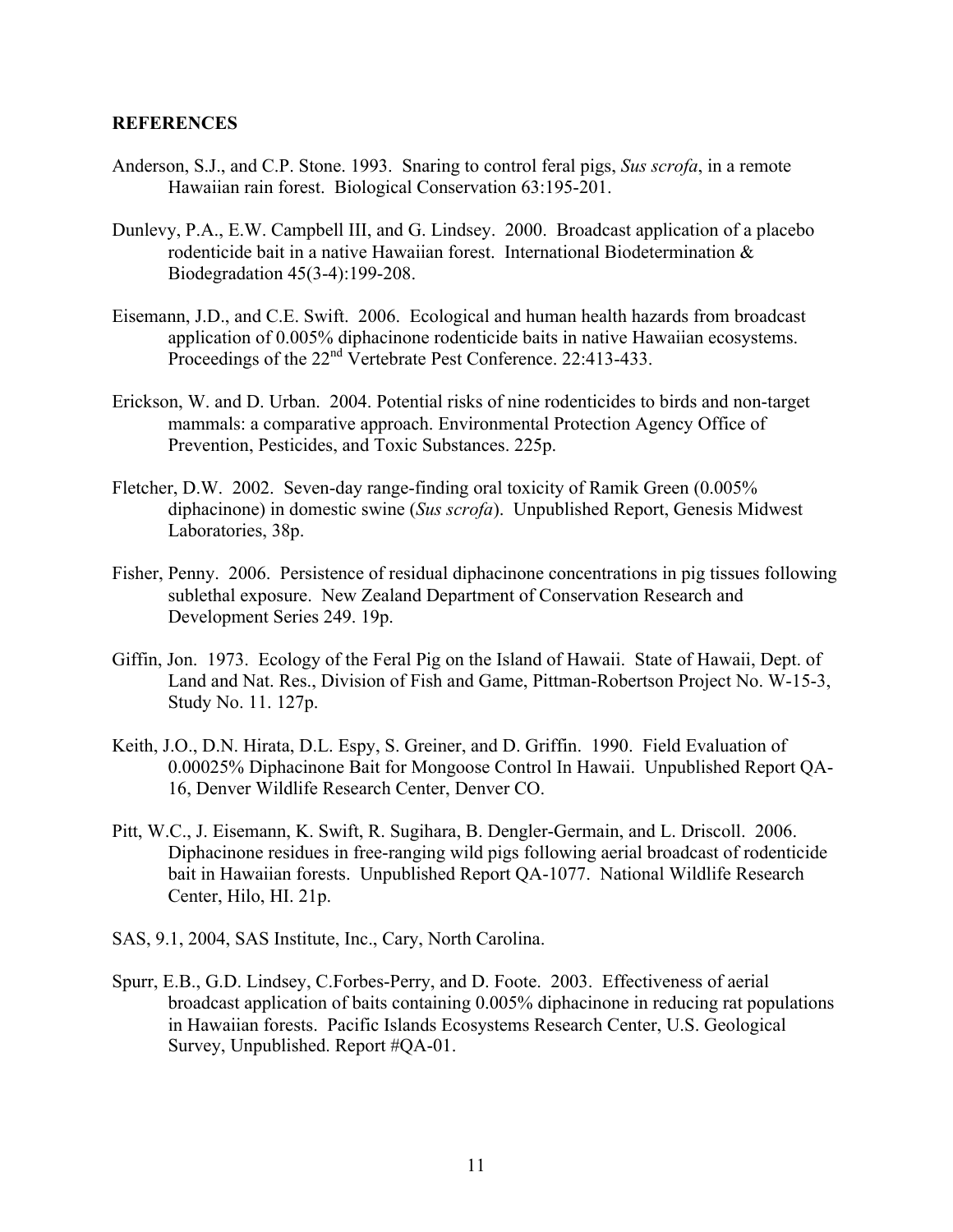- Swift, C.E. 1998. Laboratory bioassays with wild-caught black (Rattus rattus) and Polynesian (R. exulans) rats to determine minimum amounts of Ramik Green® (0.005% diphacinone) and exposure times for field broadcast applications in Hawaii. Master's thesis, Univ. Hawaii at Manoa, Honolulu, HI.
- USDA. 1999. Job progress report: Hawaii Game Management Program, Game surveys and inventories. USDA, Wildlife Services, Honolulu, HI. 10p.
- USDA. 2000. Job progress report: Hawaii Game Management Program, Game surveys and inventories. USDA, Wildlife Services, Honolulu, HI. 7p.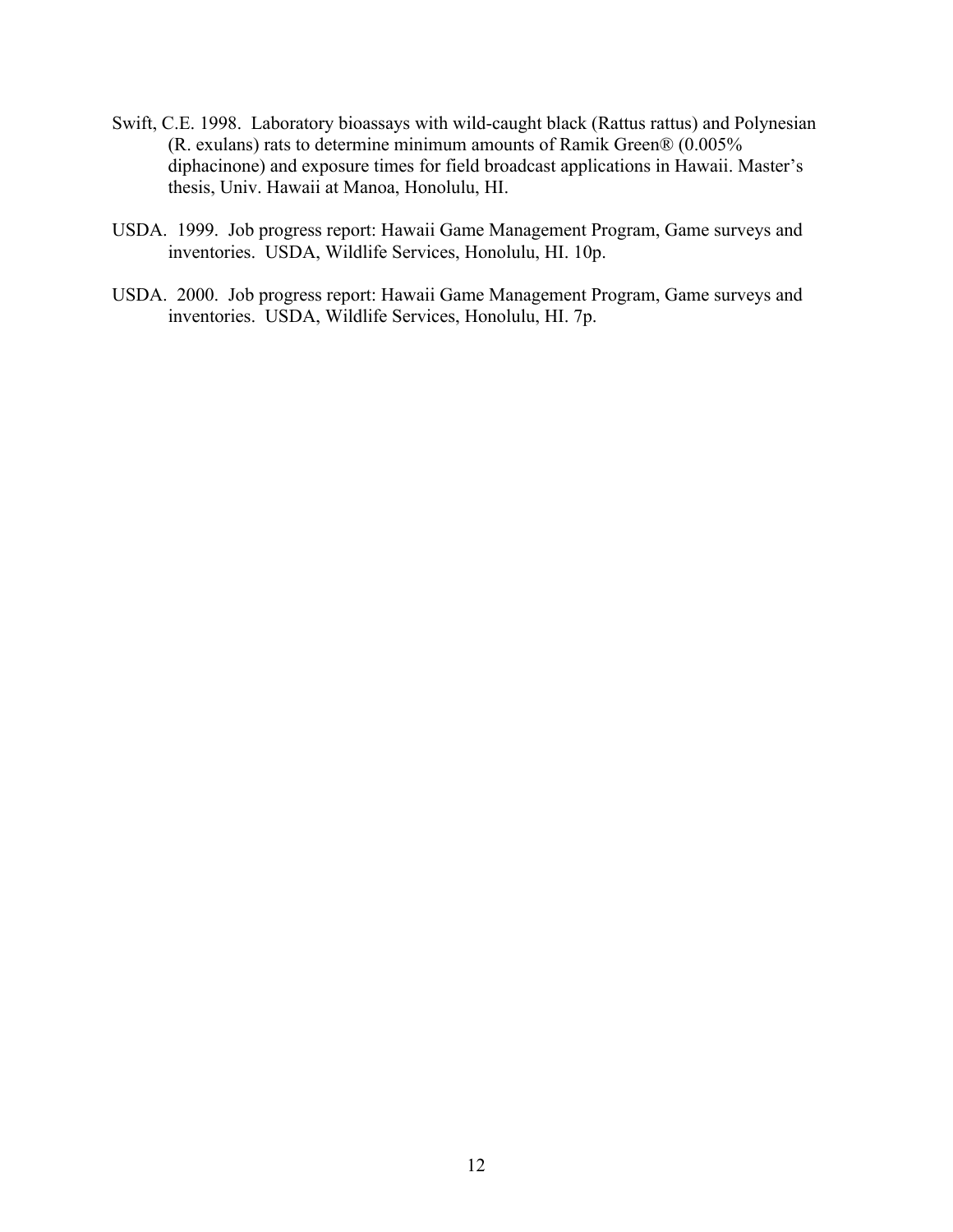# **Appendix 1: Chemical Analyses of Diphacinone in Pig Tissue Samples**

| Pig ID           | <b>Tissue Type</b> |       | <b>Cooking Method</b> Dipahcinone Concentration (ppm) |
|------------------|--------------------|-------|-------------------------------------------------------|
| 5                | Fat                | Raw   | 0.582                                                 |
| 6                | Fat                | Raw   | 0.490                                                 |
| $\boldsymbol{7}$ | Fat                | Raw   | 0.241                                                 |
| $\,8$            | Fat                | Raw   | 0.205                                                 |
| 9                | Fat                | Raw   | $<$ MLOD                                              |
| 10               | Fat                | Raw   | $<$ MLOD                                              |
| 11               | Fat                | Raw   | 0.468                                                 |
| 12               | Fat                | Raw   | 0.708                                                 |
| 5                | Fat                | Roast | 0.748                                                 |
| 6                | Fat                | Roast | 0.547                                                 |
| 5                | Liver              | Boil  | 2.660                                                 |
| 6                | Liver              | Boil  | 1.920                                                 |
| $\boldsymbol{7}$ | Liver              | Boil  | 0.699                                                 |
| $\,8\,$          | Liver              | Boil  | 1.120                                                 |
| 9                | Liver              | Boil  | $<$ MLOD                                              |
| 10               | Liver              | Boil  | $<$ MLOD                                              |
| 11               | Liver              | Boil  | 1.460                                                 |
| 12               | Liver              | Boil  | 1.720                                                 |
| 5                | Liver              | Raw   | 2.690                                                 |
| 6                | Liver              | Raw   | 1.540                                                 |
| $\boldsymbol{7}$ | Liver              | Raw   | 0.444                                                 |
| $\,8$            | Liver              | Raw   | 0.876                                                 |
| 9                | Liver              | Raw   | $<$ MLOD                                              |
| 10               | Liver              | Raw   | $<$ MLOD                                              |
| 11               | Liver              | Raw   | 1.340                                                 |
| 12               | Liver              | Raw   | 1.360                                                 |
| 5                | Liver              | Roast | 3.650                                                 |
| 6                | Liver              | Roast | 1.770                                                 |
| 7                | Liver              | Roast | 0.812                                                 |
| $8\,$            | Liver              | Roast | 1.420                                                 |
| 9                | Liver              | Roast | $<$ MLOD                                              |
| 10               | Liver              | Roast | $<$ MLOD                                              |
| 11               | Liver              | Roast | 1.600                                                 |
| 12               | Liver              | Roast | 2.320                                                 |
| 5                | Muscle             | Boil  | 0.461                                                 |
| 6                | Muscle             | Boil  | 0.310                                                 |
| 7                | Muscle             | Boil  | 0.115                                                 |

Table 1: Uncorrected diphacinone concentrations in tissues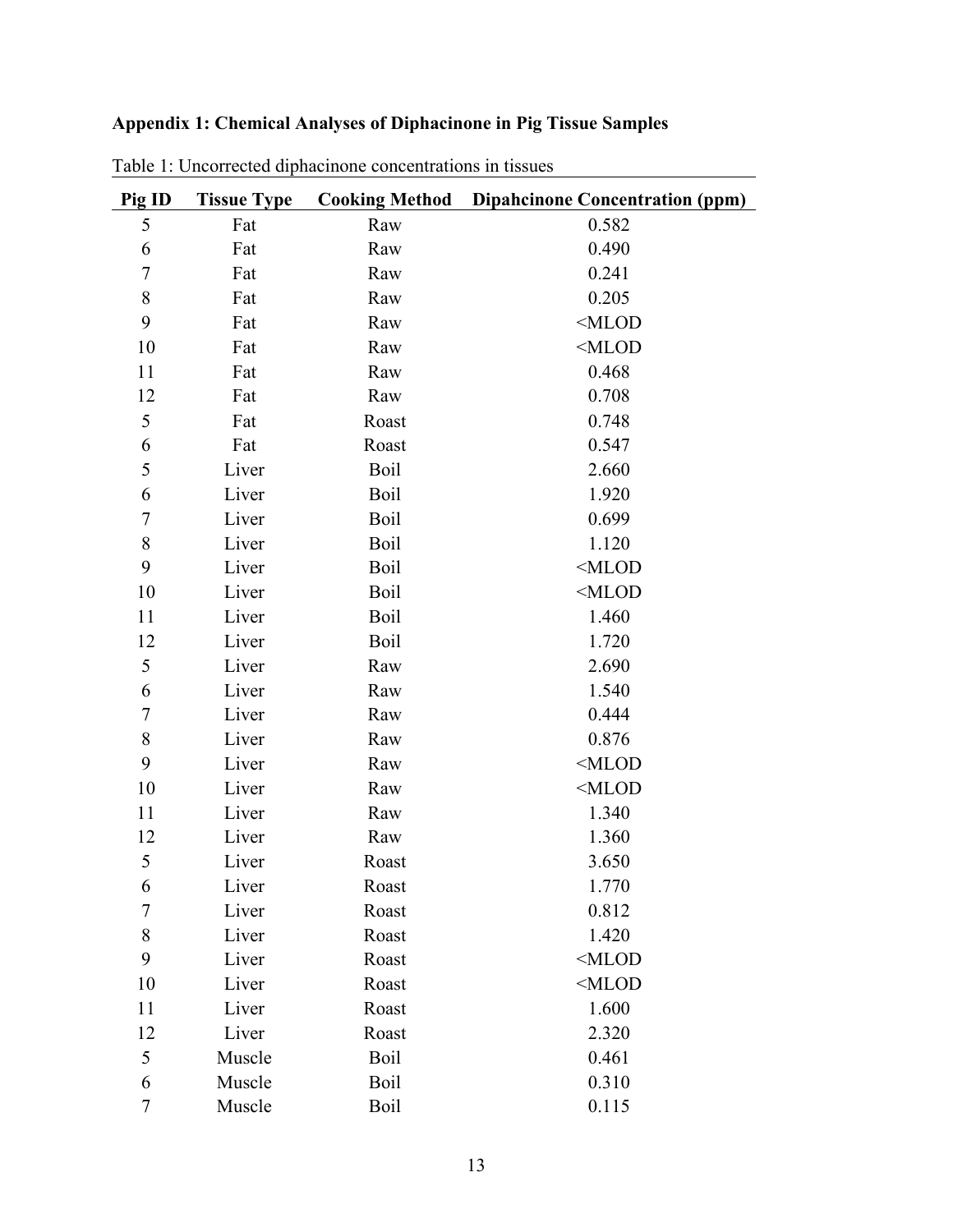| 8  | Muscle | Boil  | 0.098    |
|----|--------|-------|----------|
| 9  | Muscle | Boil  | $<$ MLOD |
| 10 | Muscle | Boil  | $<$ MLOD |
| 11 | Muscle | Boil  | 0.214    |
| 12 | Muscle | Boil  | 0.198    |
| 5  | Muscle | Raw   | 0.396    |
| 6  | Muscle | Raw   | 0.166    |
| 7  | Muscle | Raw   | 0.064    |
| 8  | Muscle | Raw   | 0.032    |
| 9  | Muscle | Raw   | $<$ MLOD |
| 10 | Muscle | Raw   | $<$ MLOD |
| 11 | Muscle | Raw   | 0.148    |
| 12 | Muscle | Raw   | 0.124    |
| 5  | Muscle | Roast | 0.541    |
| 6  | Muscle | Roast | 0.372    |
| 7  | Muscle | Roast | 0.148    |
| 8  | Muscle | Roast | 0.116    |
| 9  | Muscle | Roast | $<$ MLOD |
| 10 | Muscle | Roast | $<$ MLOD |
| 11 | Muscle | Roast | 0.242    |
| 12 | Muscle | Roast | 0.238    |

Table 2: Quality control recovery for diphacinone

 $\overline{\phantom{0}}$ 

| ID               | <b>Tissue Type</b> | <b>Cooking Method</b> | <b>Fortification Level (ppm)</b> | <b>Percent Recovery</b> |
|------------------|--------------------|-----------------------|----------------------------------|-------------------------|
| QC 1             | Muscle             | Raw                   | <b>Blank</b>                     | na                      |
| QC <sub>2</sub>  | Muscle             | Raw                   | <b>Blank</b>                     | na                      |
| QC <sub>3</sub>  | Muscle             | Raw                   | 0.212                            | 97.5                    |
| QC <sub>4</sub>  | Muscle             | Raw                   | 0.206                            | 112                     |
| QC <sub>5</sub>  | Muscle             | Raw                   | 1.04                             | 99.7                    |
| QC <sub>6</sub>  | Muscle             | Raw                   | 1.03                             | 92.7                    |
| QC 7             | Fat                | Raw                   | <b>Blank</b>                     | na                      |
| QC8              | Fat                | Raw                   | <b>Blank</b>                     | na                      |
| QC <sub>9</sub>  | Fat                | Raw                   | 0.206                            | 101                     |
| QC <sub>10</sub> | Fat                | Raw                   | 0.195                            | 102                     |
| QC 11            | Fat                | Raw                   |                                  | 100                     |
| QC 12            | Fat                | Raw                   | 1.01                             | 98                      |
| QC <sub>13</sub> | Liver              | Raw                   | <b>Blank</b>                     | na                      |
| QC 14            | Liver              | Raw                   | <b>Blank</b>                     | na                      |
| QC 15            | Liver              | Raw                   | 0.412                            | 89.5                    |
| QC 16            | Liver              | Raw                   | 0.412                            | 92.1                    |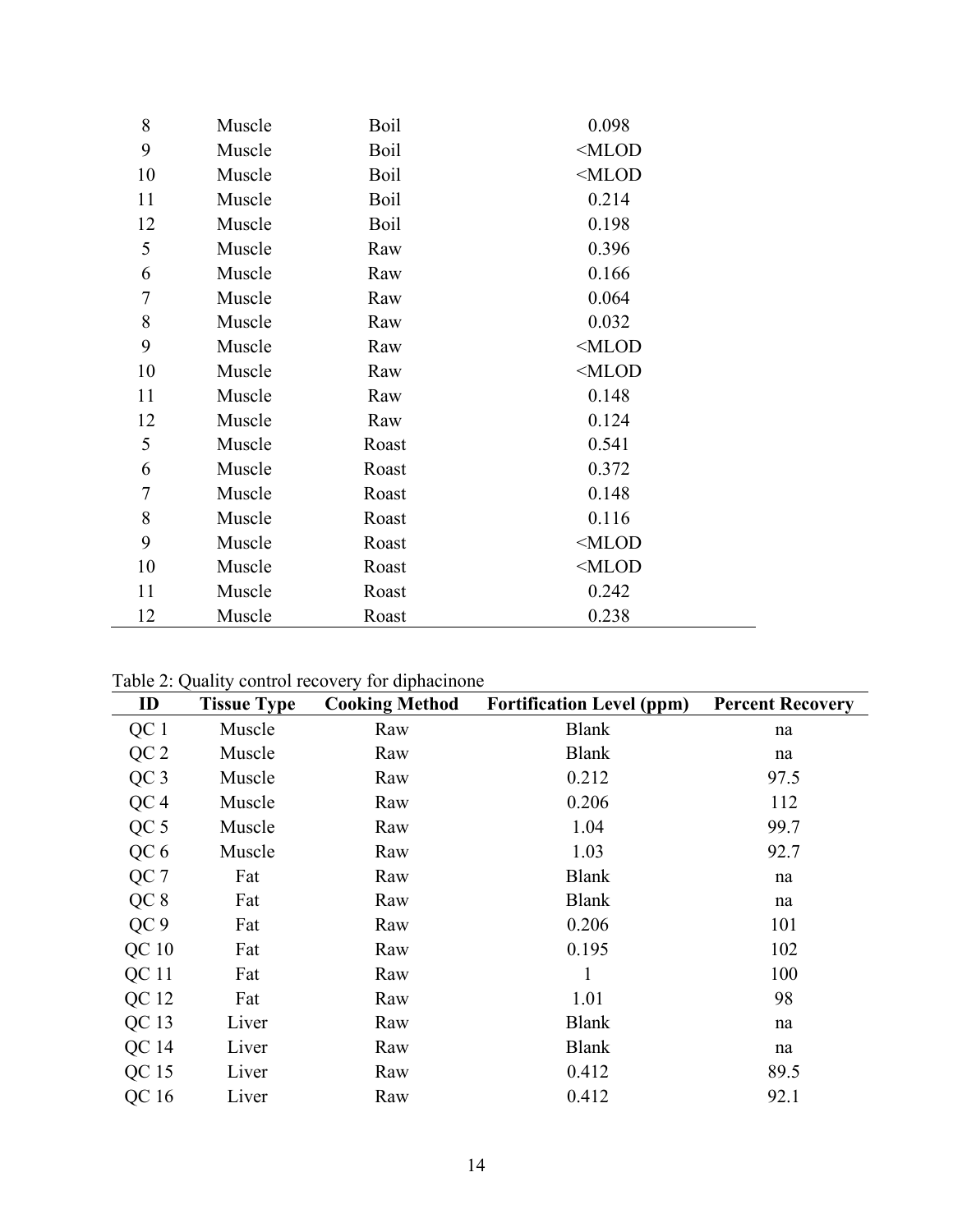| QC 17            | Liver  | Raw         | 2.12         | 86.6                |
|------------------|--------|-------------|--------------|---------------------|
| QC <sub>18</sub> | Liver  | Raw         | 2.06         | 80.8                |
| QC 19            | Muscle | Roast       | <b>Blank</b> | $\operatorname{na}$ |
| QC 20            | Muscle | Roast       | <b>Blank</b> | $\operatorname{na}$ |
| QC <sub>21</sub> | Muscle | Roast       | 0.204        | 117                 |
| QC 22            | Muscle | Roast       | 0.214        | $173*$              |
| $QC$ 23          | Muscle | Roast       | 1.05         | 105                 |
| QC 24            | Muscle | Roast       | 0.993        | 101                 |
| QC 25            | Liver  | Roast       | <b>Blank</b> | na                  |
| QC <sub>26</sub> | Liver  | Roast       | <b>Blank</b> | na                  |
| QC 27            | Liver  | Roast       | 0.408        | 109                 |
| QC 28            | Liver  | Roast       | 0.401        | 111                 |
| QC 29            | Liver  | Roast       | 2.08         | 87.5                |
| QC30             | Liver  | Roast       | 2.1          | 95.1                |
| QC31             | Liver  | Boil        | <b>Blank</b> | na                  |
| QC 32            | Liver  | Boil        | <b>Blank</b> | na                  |
| $QC$ 33          | Liver  | Boil        | 0.405        | 104                 |
| QC 34            | Liver  | <b>Boil</b> | 0.412        | 94.1                |
| QC <sub>35</sub> | Liver  | Boil        | 2.12         | 93.6                |
| QC 36            | Liver  | Boil        | 2.1          | 93.8                |
| QC 37            | Muscle | Boil        | <b>Blank</b> | $\operatorname{na}$ |
| QC <sub>38</sub> | Muscle | Boil        | <b>Blank</b> | $\operatorname{na}$ |
| $QC$ 39          | Muscle | Boil        | 0.206        | 102                 |
| QC40             | Muscle | Boil        | 0.206        | 96.5                |
| QC <sub>41</sub> | Muscle | Boil        | 1.04         | 96.0                |
| QC 42            | Muscle | Boil        | 1.05         | 95.8                |

L,

\*Suspected contamination

| <b>Tissue</b> | <b>Cooking Method</b> | MLOD (ppm) |
|---------------|-----------------------|------------|
| Muscle        | Raw                   | 0.006      |
| Fat           | Raw                   | 0.006      |
| Liver         | Raw                   | 0.073      |
| Muscle        | Roast                 | 0.041      |
| Liver         | Roast                 | 0.015      |
| Liver         | Boil                  | 0.027      |
| Muscle        | Boil                  | 0.020      |
|               | Muscle Mean           | 0.022      |
|               | Liver Mean            | 0.038      |
|               | Overall Mean          | 0.027      |

Table 3: Method limit of detection (MLOD)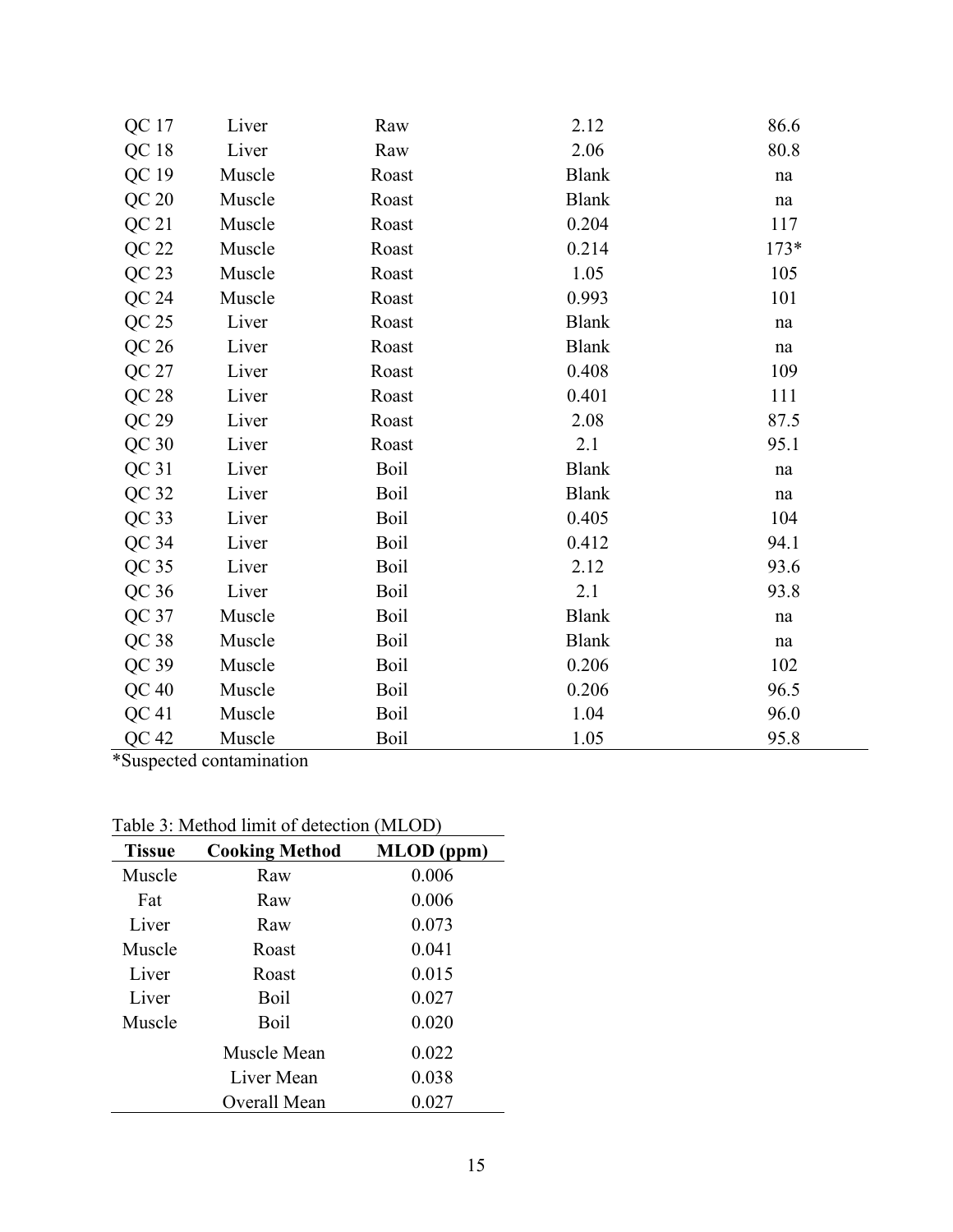# **Appendix 2: Corrected Diphacinone Concentrations in Pig Tissue**

| <b>Tissue</b> | <b>Cooking Method</b> | <b>Water Content</b> | <b>Difference in Water Content</b> |
|---------------|-----------------------|----------------------|------------------------------------|
| Fat           | Raw                   | 39%                  |                                    |
| Fat           | Roast                 | 24%                  | 38%                                |
| Liver         | Raw                   | 73%                  |                                    |
| Liver         | Roast                 | 64%                  | 12%                                |
| Liver         | <b>Boil</b>           | 67%                  | 8%                                 |
| Muscle        | Raw                   | 74%                  |                                    |
| Muscle        | Roast                 | 65%                  | 12%                                |
| Muscle        | Boil                  | 62%                  | 16%                                |

| Table 1. Water content differences between cooked and raw tissue |  |
|------------------------------------------------------------------|--|
|------------------------------------------------------------------|--|

Table 2. Corrected diphacinone concentrations in pig tissues based on differences in water content between raw and cooked tissue

|                  |                    |                       | <b>Corrected Diphacinone</b> |
|------------------|--------------------|-----------------------|------------------------------|
| Pig ID           | <b>Tissue Type</b> | <b>Cooking Method</b> | <b>Concentration (ppm)</b>   |
| 5                | Fat                | Raw                   | 0.582                        |
| 6                | Fat                | Raw                   | 0.490                        |
| $\boldsymbol{7}$ | Fat                | Raw                   | 0.241                        |
| 8                | Fat                | Raw                   | 0.205                        |
| 9                | Fat                | Raw                   | $<$ MLOD                     |
| 10               | Fat                | Raw                   | MLOD                         |
| 11               | Fat                | Raw                   | 0.468                        |
| 12               | Fat                | Raw                   | 0.708                        |
| 5                | Fat                | Roast                 | 0.464                        |
| 6                | Fat                | Roast                 | 0.339                        |
| 5                | Liver              | Boil                  | 2.442                        |
| 6                | Liver              | <b>Boil</b>           | 1.763                        |
| $\overline{7}$   | Liver              | Boil                  | 0.642                        |
| 8                | Liver              | Boil                  | 1.028                        |
| 9                | Liver              | <b>Boil</b>           | $<$ MLOD                     |
| 10               | Liver              | Boil                  | $<$ MLOD                     |
| 11               | Liver              | Boil                  | 1.340                        |
| 12               | Liver              | Boil                  | 1.579                        |
| 5                | Liver              | Raw                   | 2.690                        |
| 6                | Liver              | Raw                   | 1.540                        |
| $\overline{7}$   | Liver              | Raw                   | 0.444                        |
| $8\,$            | Liver              | Raw                   | 0.876                        |
| 9                | Liver              | Raw                   | MLOD                         |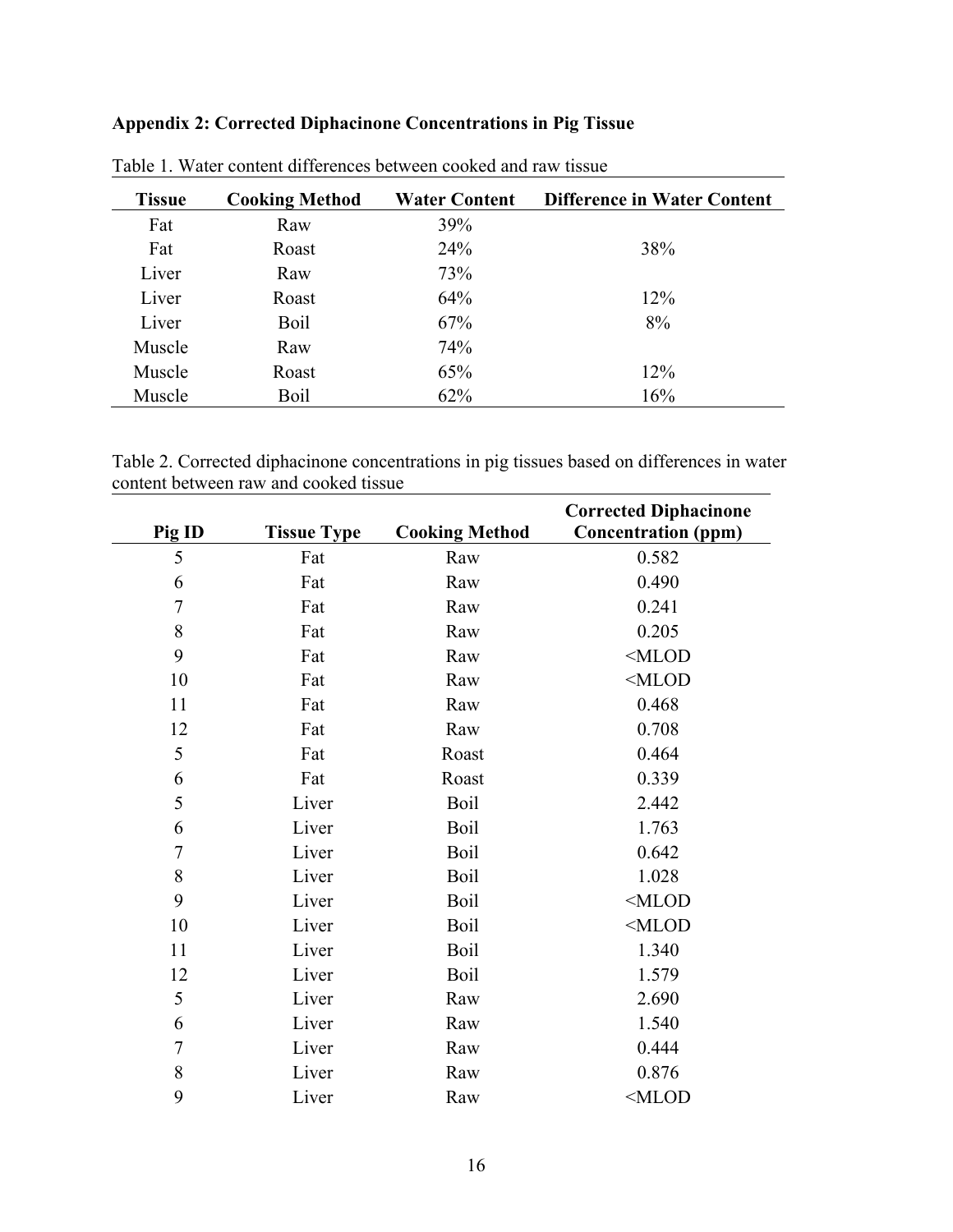| 10    | Liver  | Raw   | <mlod< th=""></mlod<> |
|-------|--------|-------|-----------------------|
| 11    | Liver  | Raw   | 1.340                 |
| 12    | Liver  | Raw   | 1.360                 |
| 5     | Liver  | Roast | 3.212                 |
| 6     | Liver  | Roast | 1.558                 |
| 7     | Liver  | Roast | 0.715                 |
| $8\,$ | Liver  | Roast | 1.250                 |
| 9     | Liver  | Roast | $<$ MLOD              |
| 10    | Liver  | Roast | $<$ MLOD              |
| 11    | Liver  | Roast | 1.408                 |
| 12    | Liver  | Roast | 2.042                 |
| 5     | Muscle | Boil  | 0.387                 |
| 6     | Muscle | Boil  | 0.260                 |
| 7     | Muscle | Boil  | 0.097                 |
| $8\,$ | Muscle | Boil  | 0.082                 |
| 9     | Muscle | Boil  | $<$ MLOD              |
| 10    | Muscle | Boil  | $<$ MLOD              |
| 11    | Muscle | Boil  | 0.180                 |
| 12    | Muscle | Boil  | 0.166                 |
| 5     | Muscle | Raw   | 0.396                 |
| 6     | Muscle | Raw   | 0.166                 |
| 7     | Muscle | Raw   | 0.064                 |
| $8\,$ | Muscle | Raw   | 0.032                 |
| 9     | Muscle | Raw   | $<$ MLOD              |
| 10    | Muscle | Raw   | $<$ MLOD              |
| 11    | Muscle | Raw   | 0.148                 |
| 12    | Muscle | Raw   | 0.124                 |
| 5     | Muscle | Roast | 0.476                 |
| 6     | Muscle | Roast | 0.327                 |
| 7     | Muscle | Roast | 0.130                 |
| 8     | Muscle | Roast | 0.102                 |
| 9     | Muscle | Roast | $<$ MLOD              |
| 10    | Muscle | Roast | $<$ MLOD              |
| 11    | Muscle | Roast | 0.213                 |
| 12    | Muscle | Roast | 0.209                 |